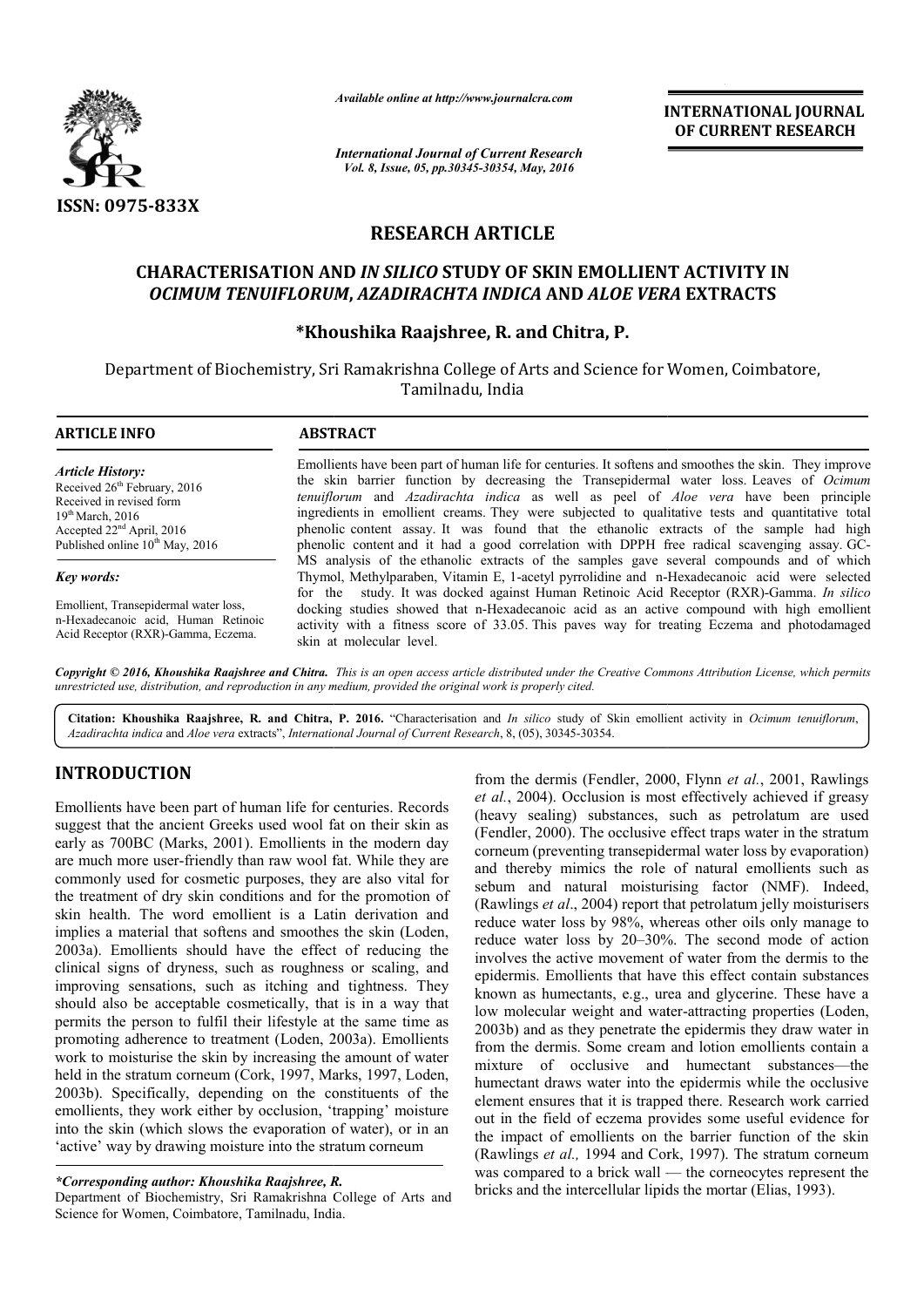These lipid bilayers are composed of ceramides, cholesterol and free fatty acids (Downing and Stewart, 2000). As the skin loses moisture and becomes dry, the corneocytes shrink and gaps develop between the cells, thus compromising the barrier function of the skin. When applied to the skin, the emollient will trap water, thus rehydrating the corneocytes. As the emollient penetrates the stratum corneum, it mimics the natural lipids that are so vital to the barrier function. The distinct expression patterns of the retinoid receptors RAR-a, RAR g, and RXR a in normal keratinocytes *in vivo* and in culture (Karlsson, 2002).

Vitamin A and metabolites (retinoid) are crucial for normal epidermal maturation. Physiological effects are mediated by retinoic acid (RA) that activates nuclear retinoic acid receptors (RARs) and complexes with retinoid X receptors (RXRs), resulting in altered gene transcription. Retinoid exert their effect by binding to specific nuclear receptors and thereby regulate cell growth and cellular proliferation, differentiation and apoptosis. This effect is a class effect, but each retinoid has a higher affinity for specific receptors. Retinoid receptors are divided into two groups: RAR- $\alpha, \beta, \gamma$  and RXR- $\alpha, \beta, \gamma$ . In the skin the predominant retinoid receptor is the RAR-γ/RXR- $α$ heterodimer (Cheng *et al*., 2008).

*Ocimum tenuiflorum*, also known as *Ocimum sanctum,* holy basil, is an aromatic plant in the family Lamiaceae which is native to the Indian subcontinent and widespread as a cultivated plant throughout the Southeast Asian tropics. It is a natural skin emollient which improves firmness & texture thus make skin soft & supple. It also has Anti-bacterial and Antifungal properties. *Azadirachta indica*, also known as Neem, Nimtree and Indian Lilac is a tree in the mahogany family Meliaceae. It is one of two species in the genus *Azadirachta*. It is an excellent moisturizer , high in vitamin E , rich in emollient and fatty acids. It has a very good Anti-Bacterial property. *Aloe vera* is a succulent plant species. The species is frequently cited as being used in herbal medicine since the beginning of the first century AD. Extracts from Aloe *vera* are widely used in the cosmetics and alternative medicine industries, being marketed as variously having rejuvenating, healing, or soothing properties. There is scientific evidence of the effectiveness Aloe *vera* extracts for cosmetics. It has a very good emollient property.

The present study is aimed to Characterize and study the Skin emollient activity in *Ocimum tenuiflorum*, *Azadirachta indica* and Aloe *vera extracts* by *in silico* methods.

### **The objectives of the current study are as follows:**

- 1. To collect the *Ocimum tenuiflorum*, *Azadirachta indica, Aloe vera* peelsamples
- 2. To Shade dry the samples for a week
- 3. To sequentially extract the plant secondary metabolites of *Ocimum tenuiflorum*, *Azadirachta indica, Aloe vera*  peelusing hexane, ethyl acetate and ethanol
- 4. To perform qualitative analysis of the plant extracts
- 5. To quantify the phenolic content in the plant extracts
- 6. To determine the free radical scavenging potential of the plant extracts by DPPH assay
- 7. To understand the phytoconstituents present in the plant extracts by GC-MS
- 8. To perform in silico modeling of target protein and molecular docking of the phytoconstituents against the target

#### **Review of Literature**

Emollients and moisturizing creams are used to break the dry skin cycle and to maintain the smoothness of the skin. The term 'moisturizer' is often used synonymously with emollient, but moisturizers often contain humectants in order to hydrate the stratum corneum. Dryness is frequently linked to an impaired barrier function observed, for example, in atopic skin, psoriasis, ichthyosis, and contact dermatitis (Loden, 2003). Dry skin is a common skin condition as well as a key aspect of a number of diseases such as atopic dermatitis and psoriasis but also of other diseases and systemic conditions. Dry skin has an impact on the patient in terms of discomfort, pruritus and impaired quality of life. Within the overall treatment regimen for these diseases, the use of emollients to manage dry skin plays a considerable role in managing skin conditions. In atopic dermatitis and psoriasis, emollients help to improve skin condition and to reduce pruritus alongside more potent pharmacological agents. It is important to choose an emollient that not only soothes and rehydrates the skin but also offers numerous other dermatological supporting roles, especially induction of proper epidermal differentiation. This review will explain the role of emollients within the management of diseases with dry skin as a major symptom and the components of an ideal emollient (Proksch, 2008).

The enucleate layer of the epidermis, i.e. the stratum corneum, is responsible for certain critical protective functions, such as epidermal permeability barrier function. Within the epidermal membrane lamella component, ceramides are the dominant lipid class by weight (over 50%) and exhibit the greatest molecular heterogeneity in terms of sphingoid base and fatty acid composition. It is now evermore important to understand how ceramide production and functions are controlled in the epidermis, since decreased epidermal ceramide content has been linked to water loss and barrier dysfunction. During the past several years, critical enzymes in ceramide biosynthesis have been identified, including ceramide synthases (CerS) and ceramide hydroxylase/desaturase. In this review, we describe the molecular heterogeneity of ceramides synthesized in the epidermis and their possible roles in epidermal permeability barrier functions. We also describe recent studies that identified the family of CerS (CerS1-CerS6) in mammals. We further focus on the roles of specific isoforms of these enzymes in synthesizing the epidermal ceramides, especially in relation to chain-length specificity. In addition, we provide experimental information, including our recent findings, as to how applying ceramide or ceramide-containing substances to skin, orally or directly, can benefit skin health (Mizutani *et al.,*  2009).

The epidermal keratinocytes produce and secrete lipids to maintain the water barrier of the epidermis. To clarify the regulation of epidermal lipid synthesis, we investigated the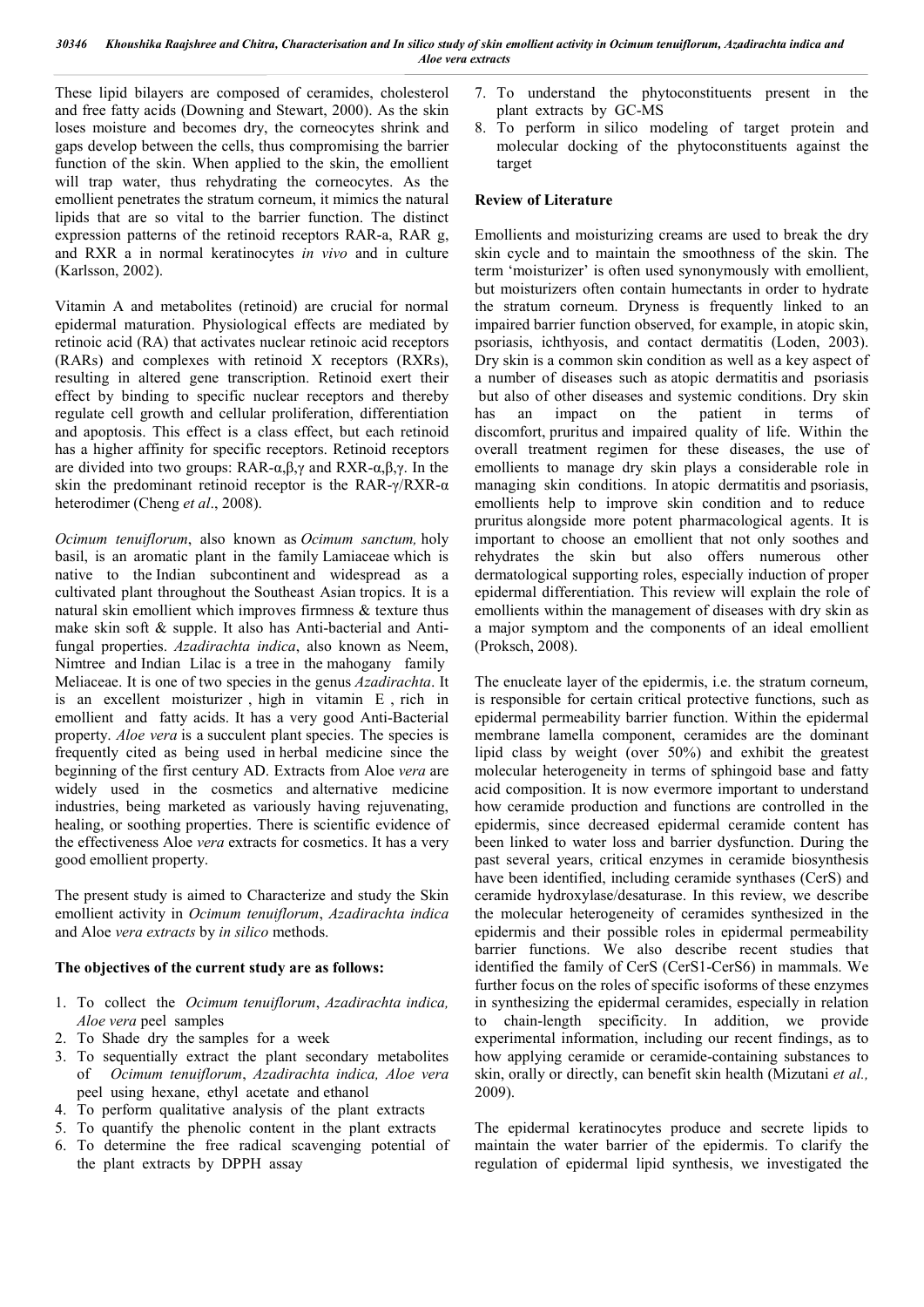hormonal effect on the activity of fatty acid synthase (FAS) of the keratinocytes, and the expression of FAS in the human skin. In cultured keratinocytes, the FAS activity, assayed by measuring the oxidation of NADPH, was slightly increased by hydrocortisone or testosterone, but not influenced by thyroid hormone, estrogen, progesterone or insulin (Uchiyama, 2000). The permeability barrier is mediated by a mixture of ceramides, sterols, and free fatty acids arranged as extracellular lamellar bilayers in the stratum corneum. Whereas prior studies have shown that cholesterol and ceramides are required for normal barrier function, definitive evidence for the importance of nonessential fatty acids is not available. To determine whether epidermal fatty acid synthesis also is required for barrier homeostasis, we applied 5-(tetradecyloxy)- 2-furancarboxylic acid (TOFA), an inhibitor of acetyl CoA carboxylase, after disruption of the barrier by acetone or tape stripping. TOFA inhibits epidermal fatty acid by approximately 50% and significantly delays barrier recovery. Moreover, coadministration of palmitate with TOFA normalizes barrier recovery, indicating that the delay is due to a deficiency in bulk fatty acids. Furthermore, TOFA treatment also delays the return of lipids to the stratum corneum and results in abnormalities in the structure of lamellar bodies, the organelle which delivers lipid to the stratum corneum. In addition, the organization of secreted lamellar body material into lamellar bilayers within the stratum corneum interstices is disrupted by TOFA treatment. Finally, these abnormalities in lamellar body and stratum corneum membrane structure are corrected by co application of palmitate with TOFA. These results demonstrate a requirement for bulk fatty acids in barrier homeostasis. Thus, inhibiting the epidermal synthesis of any three key lipids that form the extracellular, lipid-enriched membranes of the stratum corneum results in impairment in barrier homeostasis (Quiong *et al*., 1993).

In addition to substances considered as actives, e.g. fats and humectants, moisturizers contain substances conventionally considered as excipients (e.g. emulsifiers, antioxidants, preservatives). Recent findings indicate that actives and excipients may have more pronounced effects in the skin than previously considered. Some formulations may deteriorate the skin condition, whereas others improve the clinical appearance and skin barrier function. For example, emulsifiers may weaken the barrier. On the other hand, petrolatum has an immediate barrier-repairing effect in delipidized stratum corneum. Moreover, one ceramide-dominant lipid mixture improved atopic dermatitis and decreased transepidermal water loss (TEWL) in an open-label study in children. In doubleblind studies moisturizers with urea have been shown to reduce TEWL in atopic and ichthyotic patients. Urea also makes normal and atopic skin less susceptible against irritation to sodium laurilsulfate. Treatments improving the barrier function may reduce the likelihood of further aggravation of the disease (Loden, 2003). In order to have optimum effect it is conceivable that moisturizers should be tailored with respect to the epidermal abnormality. New biochemical approaches and non-invasive instruments will increase our understanding of skin barrier disorders and facilitate optimum treatments. The chemistry and function of dry skin and moisturizers is a challenging subject for the practicing dermatologist, as well as for the chemist developing these agents in the

pharmaceutical/cosmetic industry (Loden, 2003). When the cells were incubated with 1-30 micromol L-1 nicotinamide for 6 days, the rate of ceramide biosynthesis was increased dosedependently by 4.1-5. 5-fold on the sixth day compared with control. Nicotinamide also increased the synthesis of glucosylceramide (7.4-fold) and sphingomyelin (3.1-fold) in the same concentration range effective for ceramide synthesis. Furthermore, the activity of serine palmitoyltransferase (SPT), the rate-limiting enzyme in sphingolipid synthesis, was increased in nicotinamide-treated cells. Nicotinamide increased the levels of human LCB1 and LCB2 mRNA, both of which encode subunits of SPT. This suggested that the increase in SPT activity was due to an increase in SPT mRNA. Nicotinamide increased not only ceramide synthesis but also free fatty acid (2.3-fold) and cholesterol synthesis (1.5-fold). Topical application of nicotinamide increased ceramide and free fatty acid levels in the stratum corneum, and decreased transepidermal water loss in dry skin. Nicotinamide improved the permeability barrier by stimulating de novo synthesis of ceramides, with upregulation of SPT and other intercellular lipids (Tanno *et al*., 2000).

# **MATERIALS AND METHODS**

### **Collection and preparation of plant materials**

*Ocimum tenuiflorum* leaves, *Azadirachta indica* leaves, Aloe *vera* were collected from healthy environment at Teynampet, Chennai. They were rinsed thoroughly. *Aloe vera* was scrapped off and the peel was taken for further analysis. *Ocimum tenuiflorum* leaves, *Azadirachta indica* leaves, *Aloe vera* peel were then shade dried for a week and ground to a coarse powder using mortar and pestle. The samples were stored in an airtight container at room temperature for further analysis.

### **Extraction of plant material**

50g of air dried, powdered material (leaves and peel) was separately macerated with three solvents namely hexane, ethyl acetate and ethanol in the ratio (1:3). The mixture was then filtered after 48 hours. Filtered and collected the solvent. The solvents were evaporated to obtain the extracts.

### **Qualitative analysis**

### **Phytochemical tests**

The methods described by Trease and Evans, 1989 and Abalaka *et al*., 2011 were used for phytochemical screening of the extracts.'

### **Test for Carbohydrates**

To 2ml of plant extract, 1ml of Molisch's reagent and few drops of concentrated sulphuric acid were added. Appearance of purple or reddish color indicates the presence of carbohydrates.

### **Test for Tannins**

To 1ml of plant extract, 2ml of 5% ferric chloride was added. Appearance of dark blue or greenish black indicates the presence of tannins.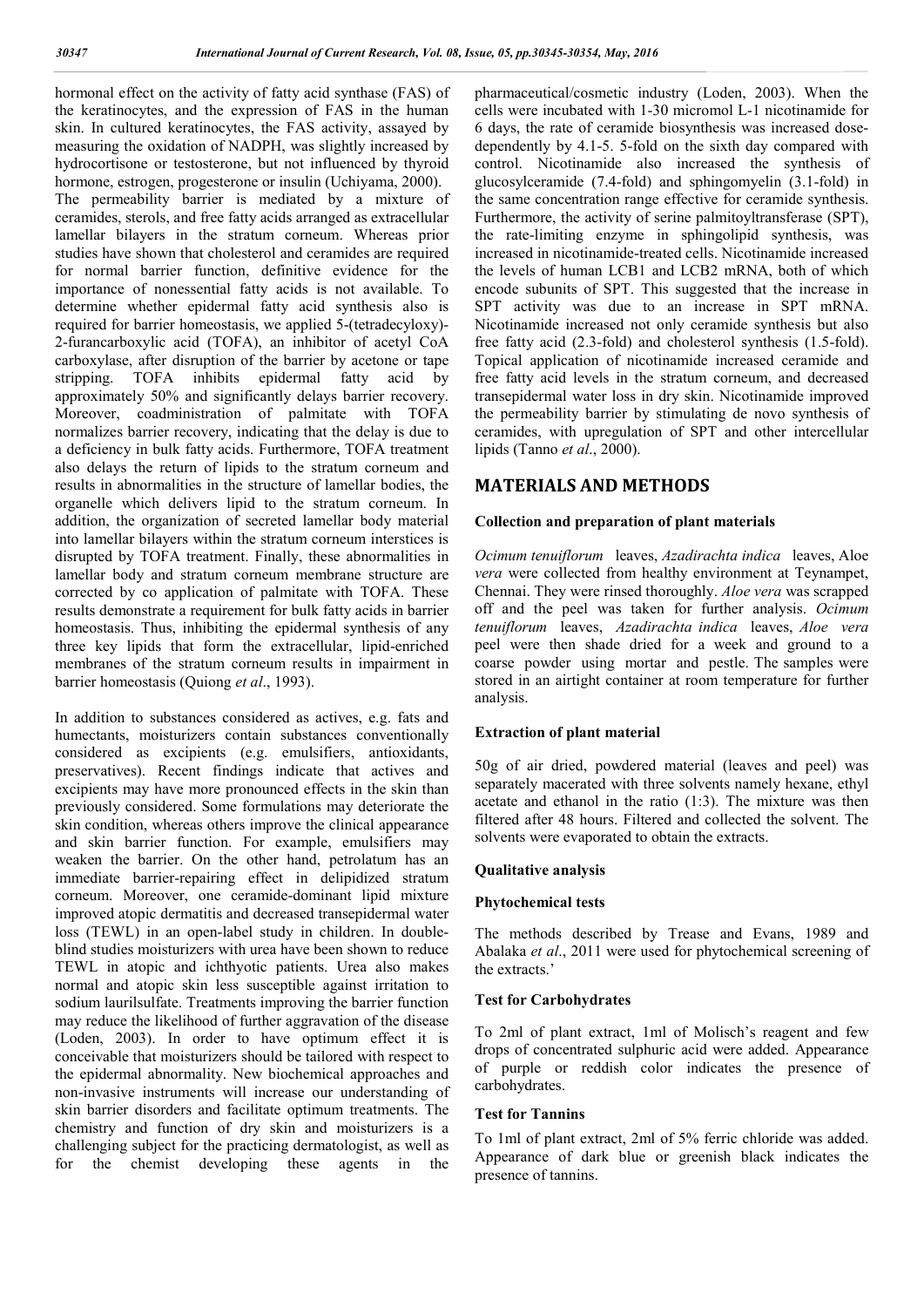# **Test for Saponins**

To 2ml of plant extract, 2ml of distilled water was added and shaken in a graduated cylinder for 15minutes lengthwise. Formation of 1cm layer of foam indicates the presence of saponins.

# **Test for Flavonoids**

To 2ml of plant extract, 1ml of 2N sodium hydroxide was added. Presence of yellow color indicates the presence of flavonoids.

# **Test for Quinones**

To 1ml of extract, 1ml of concentrated sulphuric acid was added. Appearance of red color indicates presence of quinones.

# **Test for Glycosides**

To 2ml of plant extract, 3ml of chloroform and 10% ammonia solution was added. Appearance of pink color indicates presence of glycosides.

# **Test for Cardiac glycosides**

To 0.5ml of plant extract, 2ml of glacial acetic acid and few drops of 5% Ferric chloride is added. This was under layered with 1ml of Concentrated Sulphuric acid. Formation of brown ring indicates the presence of Cardiac glycosides.

# **Test for Terpenoids**

To 0.5ml of plant extract, 2ml of chloroform and1ml of Concentrated sulphuric acid was added. Appearance of red brown colour at interface indicates the presence of Terpenoids.

# **Test for Phenols**

To 1ml of the extract, 2ml of distilled water followed by few drops of 10% ferric chloride was added. Appearance of blue or green color indicates presence of phenols.

# **Test for Coumarins**

To 1ml of plant extract, 1ml of 10% NaOH was added. Appearance of yellow colour indicates the presence of Coumarin.

# **Test for Steroids and phytosteroids**

To 1ml of plant extract equal volume of chloroform is added and subjected with few drops of concentrated sulphuric acid. Appearance of brown ring indicates the presence of steroids and appearance of bluish brown ring indicates the presence of phytosteroids.

### **Test for Phlobatannins**

To 1ml of plant extract, add few drops of 2% hydrochloric acid. Appearance of red colour indicates the presence of phlobatannins.

# **Test for Anthraquinones**

To 1ml of plant extract few drops of 10% ammonia solution was added, appearance pink color precipitate indicates the presence of anthraquinones.

# **Quantitative analysis**

# **Total Phenolic Content (TPC)**

Total phenolic content of 9 extracts were assessed according to the Folin–Ciocalteau method (Slinkard and Singleton, 1977) with some modifications. Briefly, 0.1 ml of extracts (200, 600 and 1000µg/ml), 1.9 ml distilled water and 1 ml of Folin-Ciocalteau's reagent were seeded in a tube, and then 1 ml of 100 g/l  $Na<sub>2</sub>CO<sub>3</sub>$  was added. The reaction mixture was incubated at 25 °C for 2 h and the absorbance of the mixture was read at 765 nm. The results were compared to a catechol calibration curve and the total phenolic content of sample was expressed as mg of catechol equivalents per gram of extract.

## **Amount TPC = Sample OD/Standard OD \* Respective Amount of extract**

# **Anti oxidant activity**

# **DPPH free radical scavenging assay**

The ability of the 9 extracts to annihilate the DPPH radical (1,1-diphenil-2-picrylhydrazyl) was investigated by the method described by Blois, 1958. Stock solution of extracts was prepared to the concentration of 10 mg/ml. Different concentration of the extract (200, 600 and 1000 µg) of extracts were added, at an equal volume, to Methanolic solution of DPPH (0.1mM). The reaction mixture is incubated for 30min at room temperature; the absorbance was recorded at 517 nm. Ascorbic acid was used as standard controls. The annihilation activity of free radicals was calculated in % inhibition according to the following formula,

### **% of Inhibition = (A of control – A of Test)/A of control \* 100**

### **Gas chromatography—mass spectrometry**

The extracts (1 from each sample) with high DPPH free radical scavenging activity were mixed in the ratio 1:1:1 and subjected to GC-MS analysis using the software XCALIBUR (ver-2.2). The GC-MS analysis of unknown compounds of deals with using a TSQ QUANTUM XLS Gas Chromatography. It ionizes compounds and measures their mass number equipped with DB-5MS (30m X 0.25mm X 0.25um) and mass detector turbo mass gold of the company which was operated at in EI mode.

Helium was carried the gas at the flow rate of 1 ml / min, the injector was operated at 280˚C and the oven temperature was programmed as follows:  $70^{\circ}$ C @  $8^{\circ}$ C /min to  $150^{\circ}$ C (1 min) @ 8˚C / min to 280˚C (10 min). The identification of components was based on comparison of their mass spectra with NIST-011S library.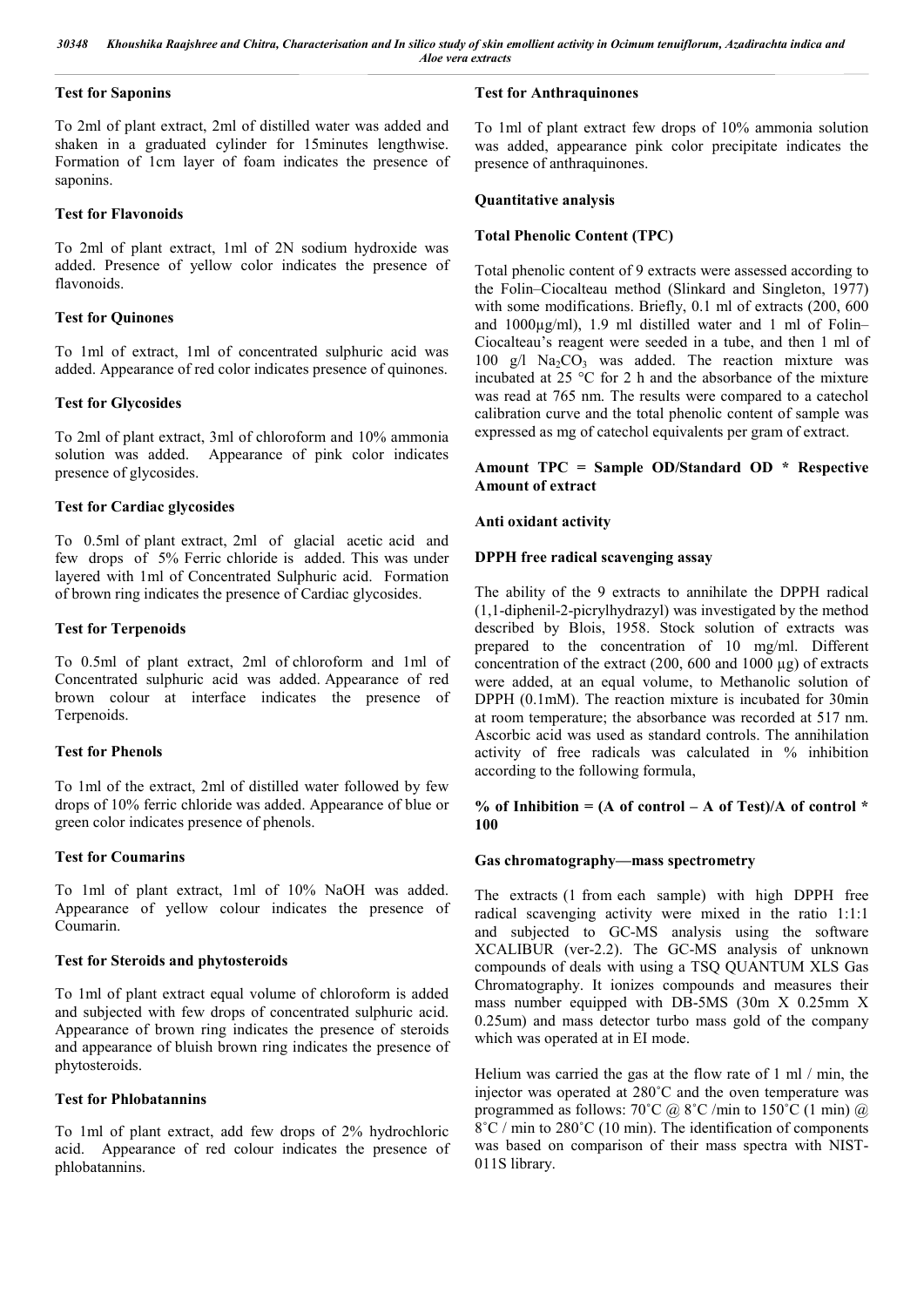### **Molecular docking**

GOLD is a program for calculating the docking modes of small molecules in protein binding sites and is provided as part of the *GOLD Suite*, a package of programs for structure visualization and manipulation (Hermes), for protein-ligand docking (GOLD) and for post-processing (GoldMine) and visualisation of docking results. Hermes acts as a hub for many of CCDC's products, for more information please refer to the Hermes product page. The product of a collaboration between the University of Sheffield, GlaxoSmithKline plc and CCDC, GOLD is very highly regarded within the molecular modelling community for its accuracy and reliability.Gold Score performs a force field based scoring function and is made up of four components, Protein-ligand hydrogen bond energy (external H-bond); Protein-ligand vander Waals energy (external vdw); Ligand internal vander Waals energy (internal vdw); and Ligand intramolecular hydrogen bond energy (internal- H- bond). The external vdw score is multiplied by a factor of 1.375 when the total fitness score is computed. This is an empirical correction to encourage protein-ligand hydrophobic contact. The fitness function has been optimized for the prediction of ligand binding positions.

GoldScore Fitness = S (hb\_ext) +  $1.3750*$ S(vdw\_ext) +  $S(hb$  int) + 1.0000\*S(int)  $S(int) = S (vdw int) + S(tors)$ 

Where S (hb ext) is the protein-ligand hydrogen bond score, S (vdw\_ext) is the protein-ligand van der Waals score, S (hb\_int) is the score from intra-molecular hydrogen bond in the ligand and S (vdw\_int) is the score from intra-molecular strain in the ligand.

Out of several compounds obtained , the below are the five compounds with emollient activity were selected for molecular docking. They are as follows

- 1. Methylparaben
- 2. Vitamin E
- 3. 1 acetyl pyrrolidine
- 4. n-Hexadecanoic acid
- 5. Thymol

The crystal structure of the (target) Human Retinoic Acid Receptor RXR-Gamma was retrieved from Protein Data Bank (PDB ID-2GL8). Molecular docking of the selected compounds against the target was performed using Genetic Optimisation for Ligand Docking (GOLD) and GoldScore was calculated. The fitness score (GoldScore) was taken as the negative of the sum of the component energy terms, so that larger fitness scores are better.

### **RESULTS AND DISCUSSION**

### **Collection and preparation of plant materials**

Healthy fresh leaves of *Ocimum tenuiflorum* leaves, Azadirachta *indica* leaves, *Aloe vera* are collected from Teynampet, Chennai. The leaves are rinsed with distilled water and dried at room temperature under well ventilated shade. The dried leaves are powdered and stored in air-tight container for further analysis.

### **Extraction of plant material**

The extract is prepared by adding 150 ml of hexane, ethyl acetate and ethanol to 50 g of powdered samples. After 24 hours, the solvent is allowed to evaporate at room temperature to obtain the hexane, ethyl acetate and ethanol extracts.

### **Qualitative analysis**

Phytochemicals are the potent bioactive components that provide the therapeutic effect in medicinal plants (Doss *et al*., 2009).

#### **Phytochemical tests**

The presence (+) or absence (-) of the phytoconstituents in hexane, ethyl acetate and ethanol extracts of *Ocimum tenuiflorum* are depicted in the Table 1.

| Table 1. Results of phytochemical tests for Ocimum       |  |  |  |
|----------------------------------------------------------|--|--|--|
| tenuiflorum - Hexane, Ethyl acetate and Ethanol Extracts |  |  |  |

|       |                        |              | Results              |              |
|-------|------------------------|--------------|----------------------|--------------|
| S.No. | Phytochemical<br>Tests | Hexane       | <b>Ethyl Acetate</b> | Ethanol      |
|       |                        | Extract      | Extract              | Extract      |
| 1     | Carbohydrates          | $^{+}$       | $^{+}$               | $^{+}$       |
| 2     | Tannins                | $\pm$        | $^{+}$               | $^{+}$       |
| 3     | Saponins               |              |                      |              |
| 4     | Flavonoids             | Weakly +     | $^{+}$               | $^{+}$       |
| 5     | Alkaloid               |              |                      |              |
| 6     | <b>Quinones</b>        |              |                      |              |
|       | Glycosides             |              |                      |              |
| 8     | Cardiac                |              |                      |              |
|       | glycosides             |              |                      |              |
| 9     | Terpenoids             |              |                      |              |
| 10    | Phenols                | $^+$         | $^{+}$               | $^+$         |
| 11    | Coumarins              |              |                      |              |
| 12    | Steroids and           | Phytosteroid | Phytosteroid         | Phytosteroid |
|       | Phytosteroids          |              | $\pm$                | $^+$         |
| 13    | Phlobatannins          |              |                      |              |
| 14    | Anthraquinones         |              |                      |              |

Phytochemical tests for *Ocimum tenuiflorum* - Hexane, Ethyl acetate and Ethanol Extractsare performed and found that Carbohydrates, tannins, flavonoids , phenols and phytosteroids are present in all the extracts. Flavonoids are weakly present. The above results are similar to the study of (Somkuwar and Kamble, 2013) in which the presence of the carbohydrates, tannins, flavonoids were reported in the extracts of *Mangifera indica.*

The presence (+) or absence(-) of the phytoconstituents in hexane, ethyl acetate and ethanol extracts of *Azadirachta indica* are depicted in the Table 2.

Phytochemical tests for *Azadirachta indica* - Hexane, Ethyl acetate and Ethanol Extracts are performed and found that Carbohydrates, tannins, flavonoids , phenols and phytosteroids are present. Flavonoids are weakly present. The above results are similar to the study of (Somkuwar and Kamble, 2013) in which the presence of the carbohydrates,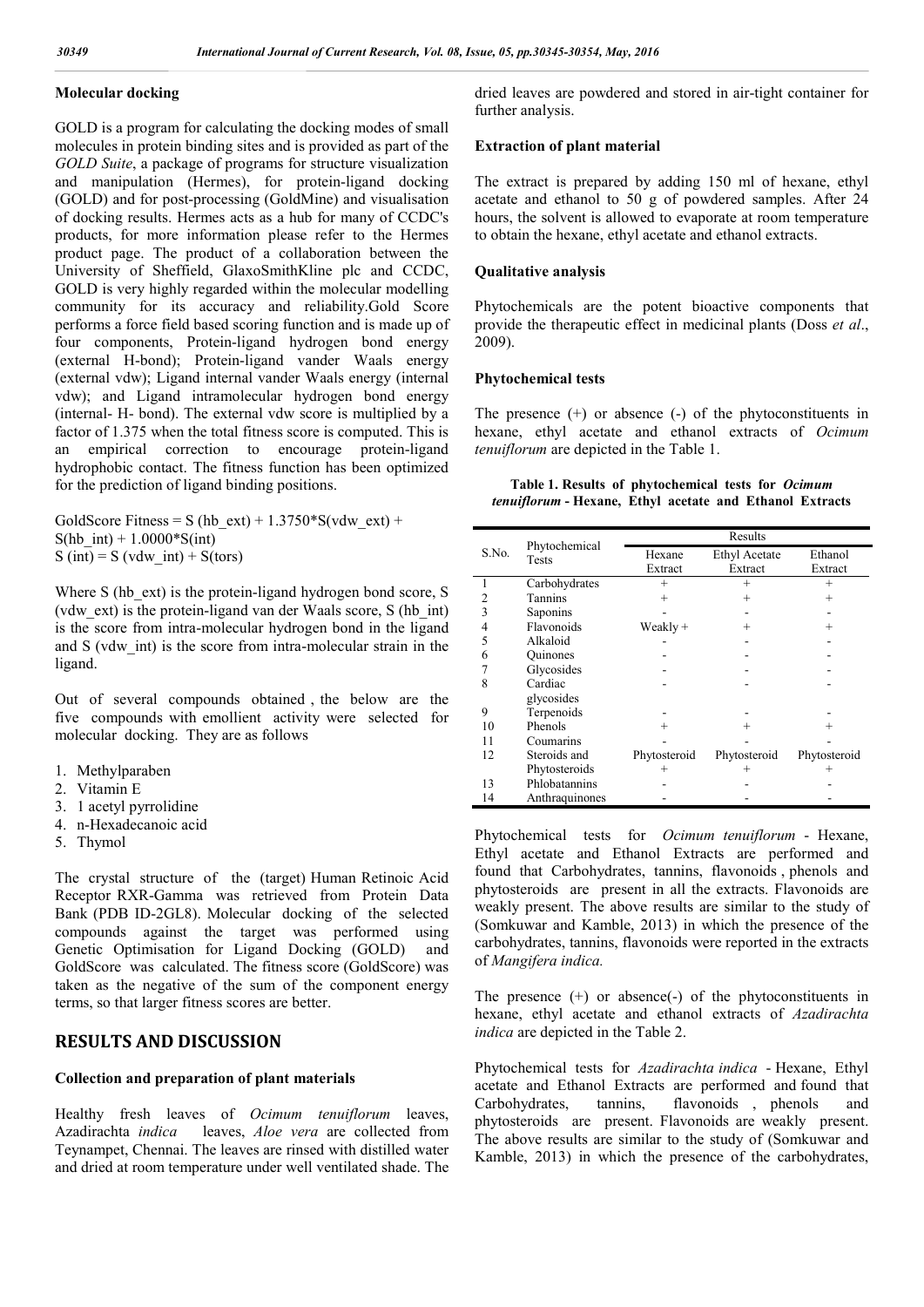tannins, flavonoids were reported in the extracts of *Mangifera indica.*

### **Table 2. Results of phytochemical tests for** *Azadirachta indica* **- Hexane, Ethyl acetate and Ethanol Extracts**

|      |                        | Results      |                      |              |  |  |
|------|------------------------|--------------|----------------------|--------------|--|--|
| S.No | Phytochemical<br>Tests | Hexane       | <b>Ethyl Acetate</b> | Ethanol      |  |  |
|      |                        | Extract      | Extract              | Extract      |  |  |
|      | Carbohydrates          | $^{+}$       | $^{+}$               | $^{+}$       |  |  |
| 2    | Tannins                | $^{+}$       | $^{+}$               | $^{+}$       |  |  |
| 3    | Saponins               |              |                      |              |  |  |
| 4    | Flavonoids             |              | Weakly +             | $^{+}$       |  |  |
| 5    | Alkaloid               |              |                      |              |  |  |
| 6    | <b>Quinones</b>        |              |                      |              |  |  |
| 7    | Glycosides             |              |                      |              |  |  |
| 8    | Cardiac                |              |                      |              |  |  |
|      | glycosides             |              |                      |              |  |  |
| 9    | Terpenoids             |              |                      |              |  |  |
| 10   | Phenols                | $^{+}$       | $^{+}$               | $^{+}$       |  |  |
| 11   | Coumarins              |              |                      |              |  |  |
| 12   | Steroids and           | Phytosteroid | Phytosteroid         | Phytosteroid |  |  |
|      | Phytosteroids          | $^+$         | $^+$                 | $^+$         |  |  |
| 13   | Phlobatannins          |              |                      |              |  |  |
| 14   | Anthraquinones         |              |                      |              |  |  |

The presence (+) or absence(-) of the phytoconstituents in hexane, ethyl acetate and ethanol extracts of *Aloe vera* are depicted in the Table 3.

**Table 3. Results of phytochemical tests for** *Aloe vera* **peel** *-* **Hexane, Ethyl acetate and Ethanol Extracts**

|      |                        |                   | Results                     |                    |
|------|------------------------|-------------------|-----------------------------|--------------------|
| S.No | Phytochemical<br>Tests | Hexane<br>Extract | Ethyl<br>Acetate<br>Extract | Ethanol<br>Extract |
| 1    | Carbohydrates          | $^{+}$            | $^{+}$                      |                    |
| 2    | <b>Tannins</b>         |                   | $^{+}$                      | $\pm$              |
| 3    | Saponins               |                   |                             |                    |
| 4    | Flavonoids             | $\div$            | $^{+}$                      | $^+$               |
| 5    | Alkaloid               |                   |                             |                    |
| 6    | <b>Quinones</b>        |                   |                             |                    |
| 7    | Glycosides             |                   |                             |                    |
| 8    | Cardiac                |                   |                             |                    |
|      | glycosides             |                   |                             |                    |
| 9    | Terpenoids             |                   |                             |                    |
| 10   | Phenols                | $\pm$             | $^{+}$                      | $\pm$              |
| 11   | Coumarins              |                   |                             |                    |
| 12   | Steroids and           | Phytosteroid      | Phytosteroid                | Phytosteroid       |
|      | Phytosteroids          | $^{+}$            | $^{+}$                      | $^{+}$             |
| 13   | Phlobatannins          |                   |                             |                    |
| 14   | Anthraquinones         | $^+$              | $^+$                        | $^+$               |

Phytochemical tests for *Aloe vera* - Hexane, Ethyl acetate and Ethanol Extracts are performed and found that Carbohydrates, tannins, flavonoids, phenols, anthraquinones and phytosteroids are present. The above results are similar to the study of (Somkuwar and Kamble, 2013) in which the presence of the carbohydrates, tannins, flavonoids are reported in the extracts of *Mangifera indica.*

### **Quantitative analysis**

### **Total phenolic content**

Phenolic compounds are among the most important plant components as they possess a variety of biological activities including antioxidant activity, therefore it is quite important to evaluate the total phenolic content in tested extracts (Elzaawely and Tawata, 2010).

The quantitative analysis of *Ocimum tenuiflorum-* Hexane, Ethyl acetae and Ethanol extracts are presented in the Table 4.

**Table 4. Total Phenolic Content of** *Ocimum tenuiflorum* **– Hexane, Ethyl acetate and Ethanol Extracts**

|                            | Total Phenolic Content |                   |
|----------------------------|------------------------|-------------------|
| Concentration $(\mu g/ml)$ | Name of the extract    | Amount of Phenol* |
| 200                        |                        | 23.101695         |
| 600                        | Hexane                 | 54.07574          |
| 1000                       |                        | 69.7226           |
| 200                        | Ethyl acetate          | 33.93709          |
| 600                        |                        | 55.05189          |
| 1000                       |                        | 74.0634           |
| 200                        |                        | 46.7462           |
| 600                        | Ethanol                | 58.85554          |
| 1000                       |                        | 84.14986          |

\*Amount of Phenol is expressed as mg of catechol per gram of extract



#### **Figure 1. Total Phenolic Content of** *Ocimum tenuiflorum* **– Hexane, Ethyl acetate and Ethanol Extracts**

The total phenolic content of *Ocimum tenuiflorum* - Hexane, Ethyl acetate and Ethanol Extracts are assayed by the quantitative method using standard catechol as the positive control. Ethanolic extract has the highest total phenolic content (84.14 mg catechol equivalents/g of extract). This is in accordance with the study of (Elzaawely and Tawata, 2010) in which the ethanol extract of *Mangifera indica* had high phenolic content. The quantitative analysis of *Azadirachta indica -* Hexane, Ethyl acetae and Ethanol extracts are presented in the Table 5.

**Table 5. Total Phenolic Content of** *Azadirachta indica* **– Hexane, Ethyl acetate and Ethanol Extracts**

|                            | <b>Total Phenolic Content</b> |                   |  |  |  |  |  |
|----------------------------|-------------------------------|-------------------|--|--|--|--|--|
| Concentration $(\mu g/ml)$ | Name of the extract           | Amount of Phenol* |  |  |  |  |  |
| 200                        |                               | 32.21258          |  |  |  |  |  |
| 600                        | Hexane                        | 55.05189          |  |  |  |  |  |
| 1000                       |                               | 71.99207          |  |  |  |  |  |
| 200                        | Ethyl acetate                 | 40.59653          |  |  |  |  |  |
| 600                        |                               | 58.95652          |  |  |  |  |  |
| 1000                       |                               | 75.88256          |  |  |  |  |  |
| 200                        |                               | 51.40998          |  |  |  |  |  |
| 600                        | Ethanol                       | 61.59888          |  |  |  |  |  |
| 1000                       |                               | 88.97695          |  |  |  |  |  |

\*Amount of Phenol is expressed as mg of catechol per gram of extract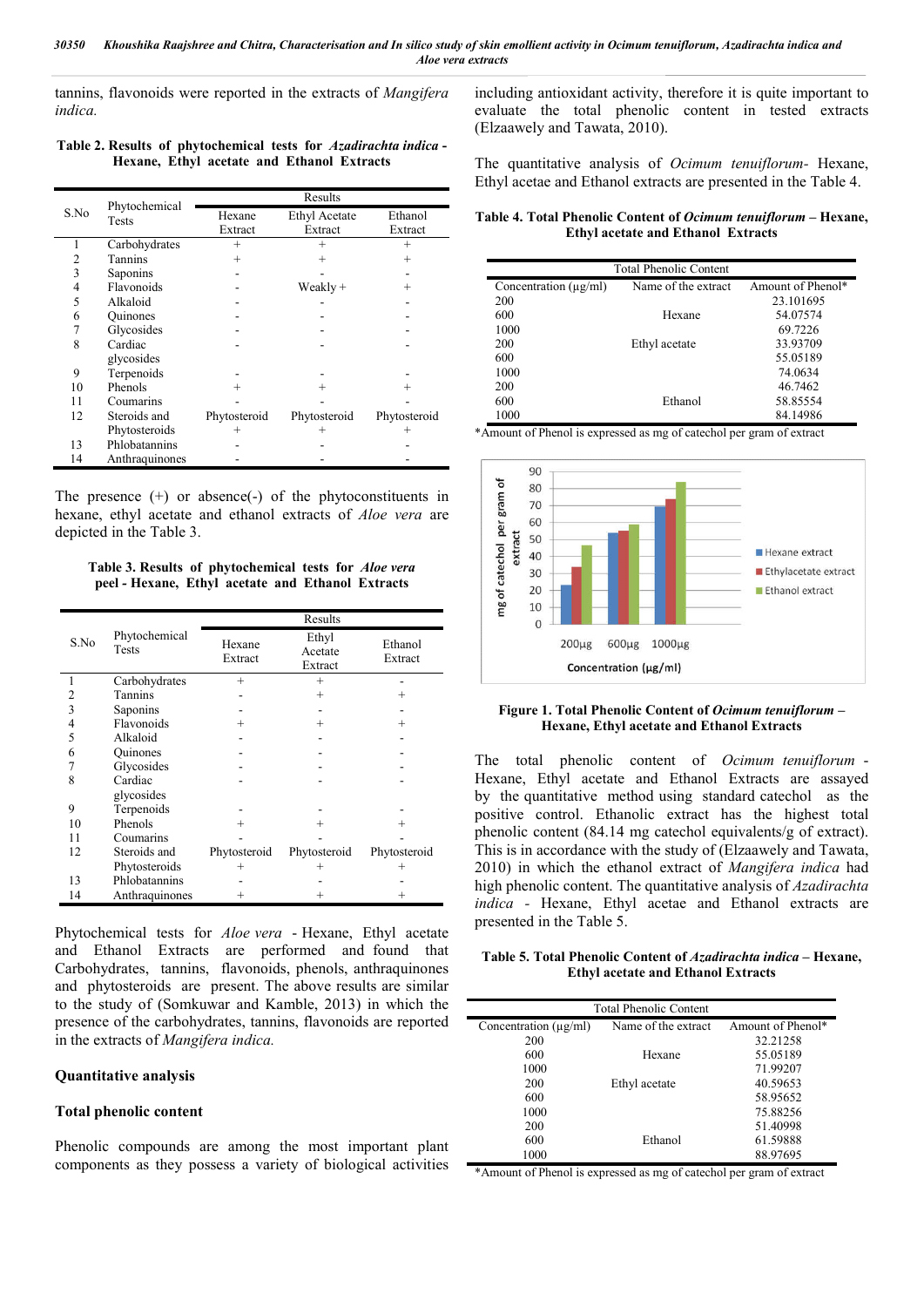

#### **Figure 2. Total Phenolic Content of–** *Azadirachta indica* **Hexane, Ethyl acetate and Ethanol Extracts**

The total phenolic content of *Azadirachta indica* - Hexane, Ethyl acetate and Ethanol Extractsare assayed by the quantitative method using standard catechol as the positive control. Ethanolic extract has the highest total phenolic content (88.97 mg catechol equivalents/g of extract). This is in accordance with the study of (Elzaawely and Tawata, 2010) in which the ethanol extract of *Mangifera indica* had high phenolic content.

The quantitative analysis of *Aloe vera -* Hexane, Ethyl acetae and Ethanol extracts are presented in the Table 6.

### **Table 6. Total Phenolic Content of** *Aloe vera* **– Hexane, Ethyl acetate and Ethanol Extracts**

|                            | <b>Total Phenolic Content</b> |                   |
|----------------------------|-------------------------------|-------------------|
| Concentration $(\mu g/ml)$ | Name of the extract           | Amount of Phenol* |
| 200                        |                               | 32.2342           |
| 600                        | Hexane                        | 54.9845           |
| 1000                       |                               | 71.9020           |
| 200                        | Ethyl acetate                 | 40.5748           |
| 600                        |                               | 59.0070           |
| 1000                       |                               | 75.8285           |
| 200                        |                               | 50.9761           |
| 600                        | Ethanol                       | 61.4978           |
| 1000                       |                               | 88.9769           |

\*Amount of Phenol is expressed as mg of catechol per gram of extract



#### **Figure 3. Total Phenolic Content of–** *Aloe vera* **Hexane, Ethyl acetate and Ethanol Extracts**

The total phenolic content of *Aloe vera* - Hexane, Ethyl acetate and Ethanol Extractsare assayed by the quantitative method using standard catechol as the positive control. Peel extract has the highest total phenolic content (88.97 mg catechol equivalents/g of extract). This is in accordance with the study of (Elzaawely and Tawata, 2010) in which the ethanol extract of *Mangifera indica* had high phenolic content.

#### **Anti oxidant activity**

#### **DPPH free radical scavenging assay**

Scavenging of the stable radical DPPH is considered a valid and easy assay to evaluate scavenging activity of anti oxidants (Nanjo *et al.,* 1996). It is quite important to evaluate the DPPH scavenging activity of plant extracts.

The DPPH scavenging activity of *Ocimum tenuiflorum -* Hexane, Ethyl acetae and Ethanol extracts are presented in the table 7.

### **Table 7. DPPH Scavenging activity of** *Ocimum tenuiflorum* **– Hexane, Ethyl acetate and Ethanol Extracts**

|               |               |         |                 | <b>DPPH</b> Scavenging Activity |
|---------------|---------------|---------|-----------------|---------------------------------|
| Concentration | Name of the   |         | % of Inhibition |                                 |
| $(\mu$ g/ml)  | extract       | Control | $\frac{0}{0}$   | % Inhibition                    |
|               |               |         | Inhibition      | of Ascorbic                     |
|               |               |         | of Sample       | acid*                           |
| 200           | Hexane        | 0.6508  | 47.95636        | 18.56177                        |
| 600           |               | 0.6508  | 51.58267        | 52.36632                        |
| 1000          |               | 0.6508  | 51.62876        | 80.02459                        |
| 200           |               | 0.6508  | 57.36017        | 18.56177                        |
| 600           | Ethyl acetate | 0.6508  | 58.65089        | 52.36632                        |
| 1000          |               | 0.6508  | 58.98894        | 80.02459                        |
| 200           | Ethanol       | 0.6508  | 46.55808        | 18.56177                        |
| 600           |               | 0.6508  | 56.80701        | 52.36632                        |
| 1000          |               | 0.6508  | 63.09158        | 80.02459                        |



#### **Figure 4. DPPH scavenging activity of** *Ocimum tenuiflorum* **– Hexane, Ethyl acetate and Ethanol Extracts**

The in vitro antioxidant activity determined by the 2,2 diphenyl-1-picrylhydrazyl (DPPH) assay of *Ocimum tenuiflorum* - Ethanol extract revealed that it has high antioxidant activity with 63% inhibition at 1000μg/ml concentration of extract. These activities are lesser than ascorbic acid. These results are in accordance to the work of (Kaur *et al.,* 2015) who stated that the ethanol extracts of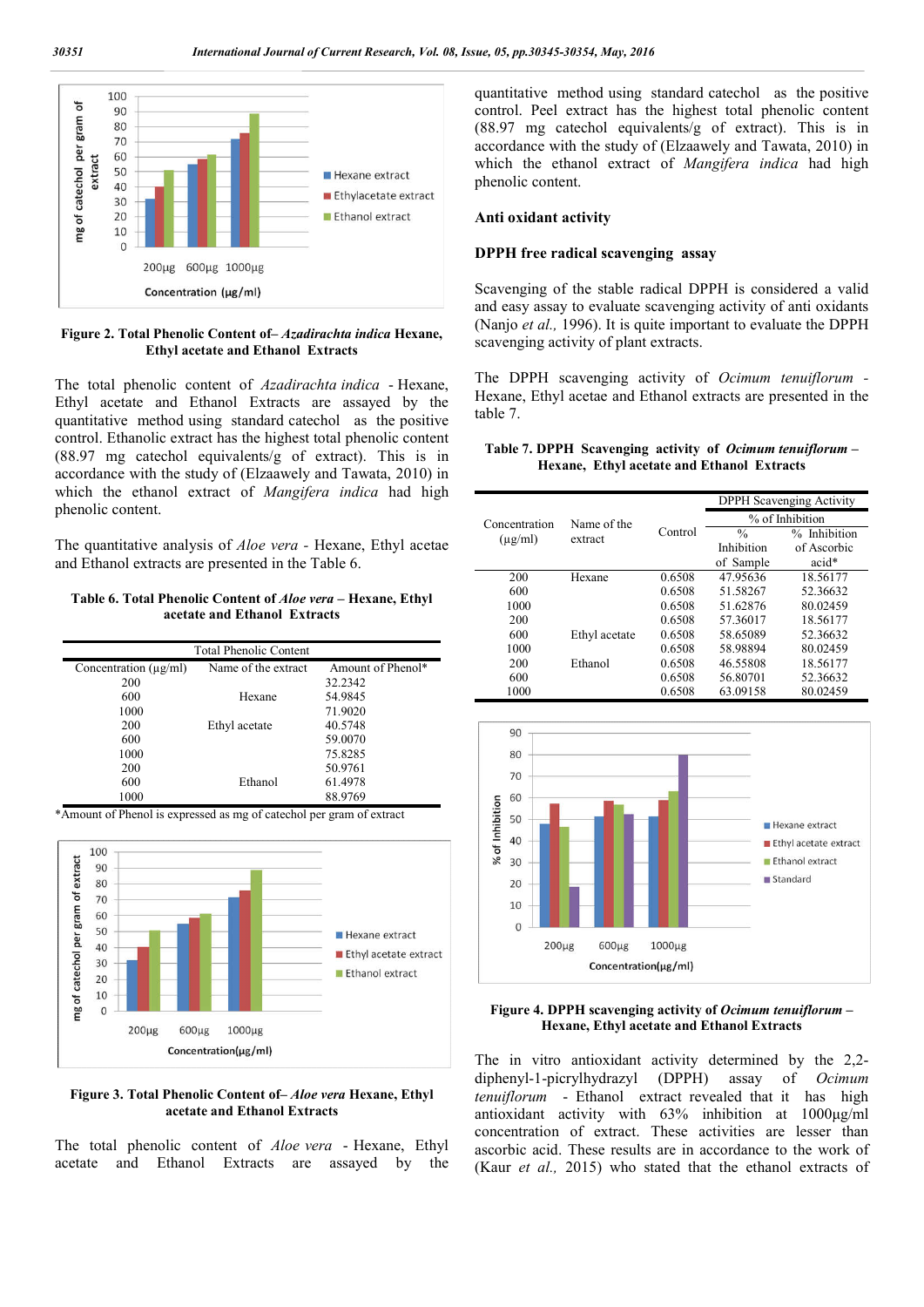*Mangifera indica* had high DPPH scavenging activity. The more rapidly the absorbance decreases the more potent is the antioxidant activity of the extract.

The DPPH scavenging activity of *Azadirachta indica -* Hexane, Ethyl acetae and Ethanol extracts are presented in the Table 8.

|                                                  |  | Table 8. DPPH Scavenging activity of Azadirachta indica - |
|--------------------------------------------------|--|-----------------------------------------------------------|
| <b>Hexane Ethyl acetate and Ethanol Extracts</b> |  |                                                           |

|               |               |         |                 | <b>DPPH</b> Scavenging Activity |  |
|---------------|---------------|---------|-----------------|---------------------------------|--|
| Concentration | Name of the   |         | % of Inhibition |                                 |  |
| $(\mu$ g/ml)  | extract       | Control | $\frac{0}{0}$   | % Inhibition                    |  |
|               |               |         | Inhibition      | of Ascorbic                     |  |
|               |               |         | of Sample       | acid*                           |  |
| 200           | Hexane        | 0.6508  | 31.86847        | 18.56177                        |  |
| 600           |               | 0.6508  | 49.80025        | 52.36632                        |  |
| 1000          |               | 0.6508  | 52.71973        | 80.02459                        |  |
| 200           |               | 0.6508  | 41.73325        | 18.56177                        |  |
| 600           | Ethyl acetate | 0.6508  | 58.49723        | 52.36632                        |  |
| 1000          |               | 0.6508  | 73.40197        | 80.02459                        |  |
| 200           | Ethanol       | 0.6508  | 75.29195        | 18.56177                        |  |
| 600           |               | 0.6508  | 81.97603        | 52.36632                        |  |
| 1000          |               | 0.6508  | 86.27843        | 80.02459                        |  |



### **Figure 5. DPPH scavenging activity of** *Azadirachta indica* **– Hexane, Ethyl acetate and Ethanol Extracts**

The *invitro* antioxidant activity determined by the 2,2 diphenyl-1-picrylhydrazyl (DPPH) assay of *Azadirachta indica* - Ethanol extract revealed that it has high antioxidant activity with 86% inhibition at 1000μg/ml concentration of plant extract. These activities are lesser than ascorbic acid. These results are in accordance to the work of (Kaur *et al.,* 2015) who stated that the ethanol extracts of *Mangifera indica*  had high DPPH scavenging activity. The more rapidly the absorbance decreases the more potent is the antioxidant activity of the extract.

The DPPH scavenging activity of *Aloe vera -* Hexane, Ethyl acetae and Ethanol extracts are presented in the Table 9.

The in vitro antioxidant activity determined by the 2,2 diphenyl-1-picrylhydrazyl (DPPH) assay of *Aloe vera* peel - Ethanol extract revealed that it has high antioxidant activity with 97% inhibition at 1000ug/ml concentration of plant extract, These activities are lesser than ascorbic acid. These

results are in accordance to the work of (Kaur *et al.,* 2015) who stated that the ethanol extracts of *Mangifera indica* had high DPPH scavenging activity. The more rapidly the absorbance decreases the more potent is the antioxidant activity of the extract.

**Table 9. DPPH Scavenging activity of** *Aloe vera* **– Hexane, Ethyl acetate and Ethanol Extracts**

|               |               |         |               | <b>DPPH</b> Scavenging Activity |
|---------------|---------------|---------|---------------|---------------------------------|
| Concentration | Name of the   |         |               | % of Inhibition                 |
| $(\mu$ g/ml)  | extract       | Control | $\frac{0}{0}$ | % Inhibition                    |
|               |               |         | Inhibition    | of Ascorbic                     |
|               |               |         | of Sample     | acid*                           |
| 200           | Hexane        | 0.6508  | 81.66872      | 18.56177                        |
| 600           |               | 0.6508  | 83.5126       | 52.36632                        |
| 1000          |               | 0.6508  | 96.46589      | 80.02459                        |
| 200           |               | 0.6508  | 80.57775      | 18.56177                        |
| 600           | Ethyl acetate | 0.6508  | 82.71358      | 52.36632                        |
| 1000          |               | 0.6508  | 90.61156      | 80.02459                        |
| 200           | Ethanol       | 0.6508  | 97.00369      | 18.56177                        |
| 600           |               | 0.6508  | 97.21881      | 52.36632                        |
| 1000          |               | 0.6508  | 97.941        | 80.02459                        |



**Figure 6. DPPH scavenging activity of** *Aloe vera* **–Hexane, Ethyl acetate and Ethanol Extracts**

### **Gas chromatography—mass spectrometry**

The study of the organic compounds from plants and their activity has increased by the combination of a best separation technique (GC) with the best identification technique (MS) made GC–MS an ideal technique for qualitative analysis for volatile and semi-volatile bioactive compounds (Grover *et al.,* 2013). The present study carried out in the mixture revealed the presence of many active constituents. The results are presented below.

### **Molecular docking**

Five compounds with emollient activity are selected. They are Methylparaben, Vitamin E, 1 acetyl pyrrolidine, n-Hexadecanoic acid and Thymol. Each one is docked against the target protein Human Retinoic Acid Receptor RXR-Gamma using GOLD and fitness score is calculated. During the docking process n-Hexadecanoic acid has high fitness score of 33.05 and is considered as an active compound.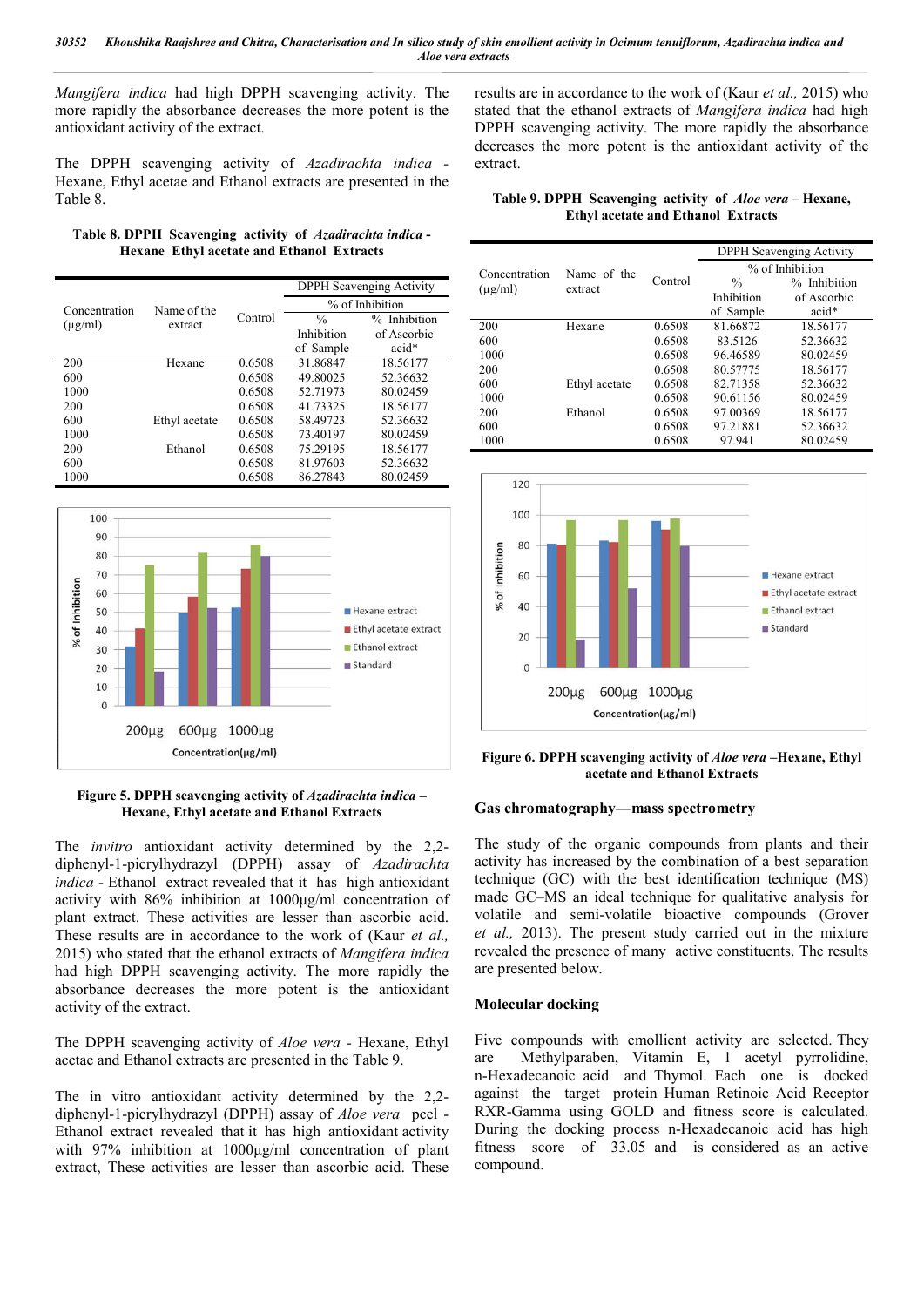

**Figure 7. GC-MS chromatogram of Ethanolic extracts of** *Ocimum tenuiflorum* **(leaves***)***,** *Azadirachta indica* **(leaves)** *and Aloe vera* **peel**

**Table 10. The Constituents of Ethanolic Extracts** *Ocimum tenuiflorum* **(leaves***)***,** *Azadirachta indica* **(leaves)** *and Aloe vera* **peel**

| S.No           | Compound name                     | Molecular formula     | Retention time | Area % |
|----------------|-----------------------------------|-----------------------|----------------|--------|
| $\mathbf{1}$ . | 1,2,3-Propanetriol,1-acetate      | $C_5H_{10}O_4$        | 5.63           | 3.05   |
| 2.             | Decamethyl cyclopentasiloxane     | $C_{10}H_{30}O_5Si_5$ | 6.45           | 3.68   |
| 3.             | 5-Hydroxymethylfurfal             | $C_6H_6O_3$           | 7.54           | 6.27   |
| 4.             | 1-acetyl-L-pyrrolidine            | $C_6H_{12}NO$         | 8.33           | 3.36   |
| 5.             | Thymol                            | $C_{10}H_{14}O$       | 8.61           | 1.64   |
| 6.             | Dodecamethyl cycloHexasiloxane    | $C_{12}H_{36}O_6Si_6$ | 8.90           | 1.49   |
| 7.             | Eugneol                           | $C_{10}H_{12}O_2$     | 9.41           | 7.21   |
| 8.             | Vanillin                          | $C_8H_8O_3$           | 9.96           | 2.47   |
| 9.             | Methylparaben                     | $C_8H_8O_3$           | 10.61          | 40.74  |
| 10.            | 2,4-bis(1,1-dimethylethyl)-phenol | $C_{14}H_{22}O$       | 11.33          | 1.52   |
| 11.            | n-Hexadecanoic acid               | $C_{16}H_{32}O_2$     | 16.15          | 5.80   |
| 12.            | Hexadecanoic acid ethyl ester     | $C_{18}H_{36}O_2$     | 16.49          | 2.53   |
| 13.            | Phytol                            | $C_{20}H_{40}O$       | 17.64          | 1.89   |
| 14.            | Tetratetracontane                 | $C_{40}H_{90}$        | 23.09          | 1.71   |
| 15.            | Squalene                          | $C_{30}H_{50}$        | 23.36          | 1.36   |
| 16.            | Octacosane                        | $C_{28}H_{58}$        | 23.79          | 2.15   |
| 17.            | 7-Hexyl Eicosane                  | $C_{26}H_{54}$        | 24.49          | 2.65   |
| 18.            | 9-octyl heptadecane               | $C_{25}H_{52}$        | 25.29          | 4.57   |
| 19.            | Vitamin E                         | $C_{29}H_{50}O_2$     | 25.78          | 3.14   |
| 20.            | Hexamethyl cyclotrisilane         | $C_6H_{18}O_3Si_3$    | 30.23          | 2.76   |

### **Table 11. The docking results**

| Compound Name        | Atom from Ligand | Atom from Protein | H-Bond Distance | Score |
|----------------------|------------------|-------------------|-----------------|-------|
| 1 acetyl pyrrolidine | O11              | <b>ALA106,N</b>   | 3.015           | 26.29 |
| Methylparaben        | Э4               | <b>SER91, OG</b>  | 2.886           | 29.08 |
| n-Hexadecanoic acid  | O18              | LEU58,N           | 2.67            | 33.05 |
| Thymol               | O11              | LEU58,N           | 2.831           | 23.64 |
| Vitamin e            | No H Bonds       |                   | 18.1            |       |



**Figure 8. n-Hexadecanoic acid in complex with Human Retinoic Acid Receptor RXR-Gamma**